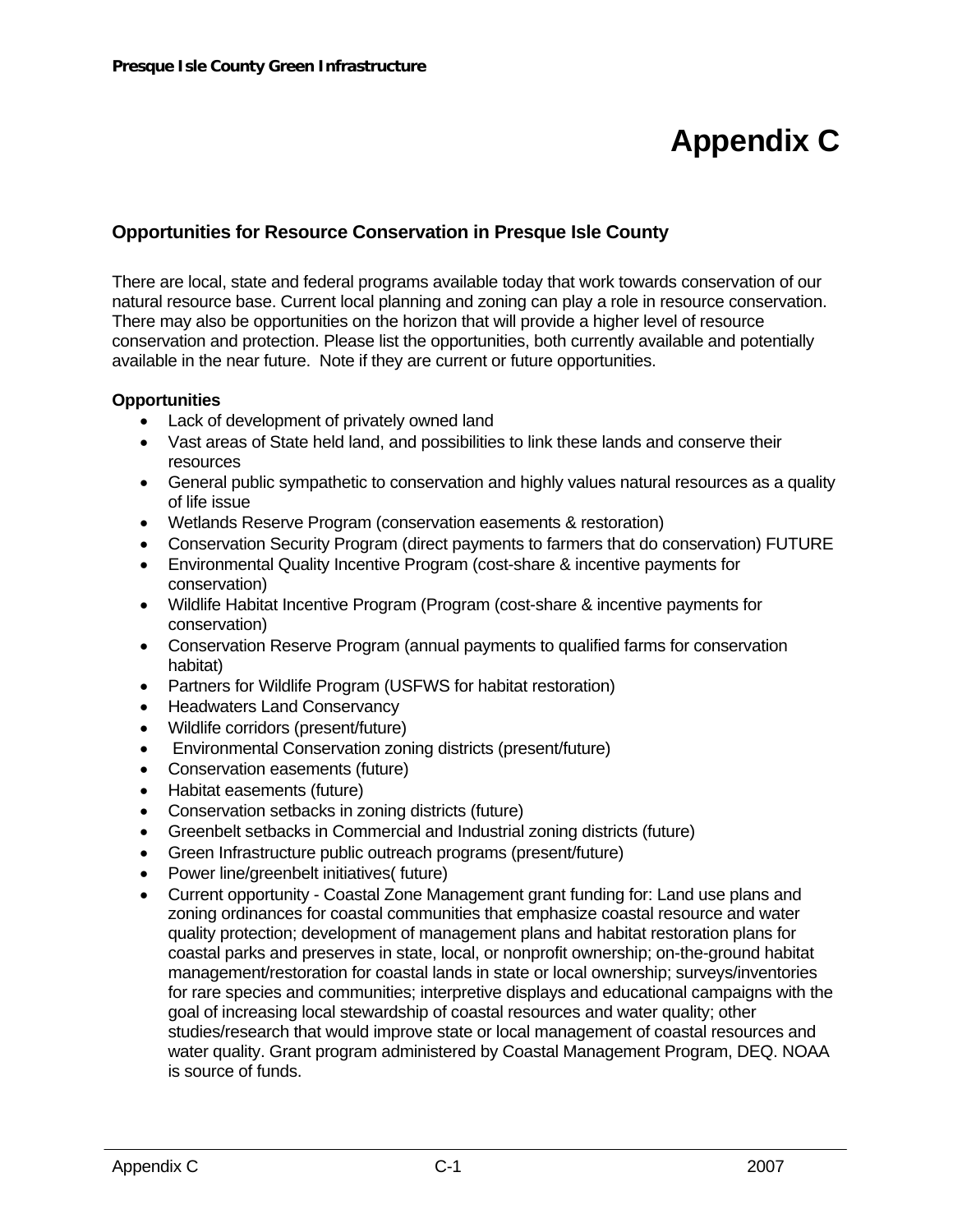- Current opportunity Coastal and Estuarine Land Conservation Program (CELCP) funding for public acquisition of coastal and estuarine areas that have significant conservation, recreation, ecological, historical, or aesthetic values. Lands that have significant ecological value hold the highest priority for protection. Lands or types of lands eligible for acquisition should be identified in state's CELCP plan. Grant program administered by Coastal Management Program, DEQ. NOAA is source of funds.
- Enhance the compatibility of forest management activities with conservation of natural ecological systems through promotion of BMPs, establishment of conservation easements, and certification of any commercially managed forest lands.
- Expand the underwater preserve to protect sinkholes, or apply the same strategy to nearshore waters in Presque Isle County
- Develop partnerships to connect existing protected areas along the shoreline and inland areas.
- Develop network of monitors and stewards for detecting and eradicating invasive species as soon as they establish in the county (or broader area).
- Explore approaches for increasing conservation capacity in the County and northeast region generally by developing partnerships to identify shared priorities and pursue funding opportunities.
- Expand land protection strategies (acquisition, easements and management agreements).
- Development of an Interpretative Center for Watersheds in Alpena
- Preservation of sinkholes

## **Threats to the Natural Resource Base in Presque Isle County**

**While Presque Isle County is blessed with an abundant and rich natural resource base, changes are occurring. Do you feel there are threats to the County's resource base? Think in terms of current and future threats. Please list what you feel are the threats and note if they are current or future threats.** 

#### **Threats**

- State economy, and consequent lack of funding to properly preserve and protect
- Development pressure, especially riparian property...most notably from real estate sector
- Lack of priority with most elected officials to commit funds for staff to monitor and enforce current zoning and other ordinances
- Lack of priority with elected officials to truly preserve and protect resources...also don't want to be or appear as antidevelopment
- Surface and Groundwater protection
- Uncontrolled Urban growth (Farm the best soil and plan other uses for marginal farmland) Includes forestland as well.
- Economic stability (sustainable use of the natural resources that maintains, supports and develops local jobs)
- Invasive species control (aquatic and terrestrial)
- Lack of green infrastructure programs in master plans
- Lack of funding for conservation easement purchases
- Habitat destruction in construction/maintenance operations
- Land-consumptive, poorly-planned development patterns current and future threat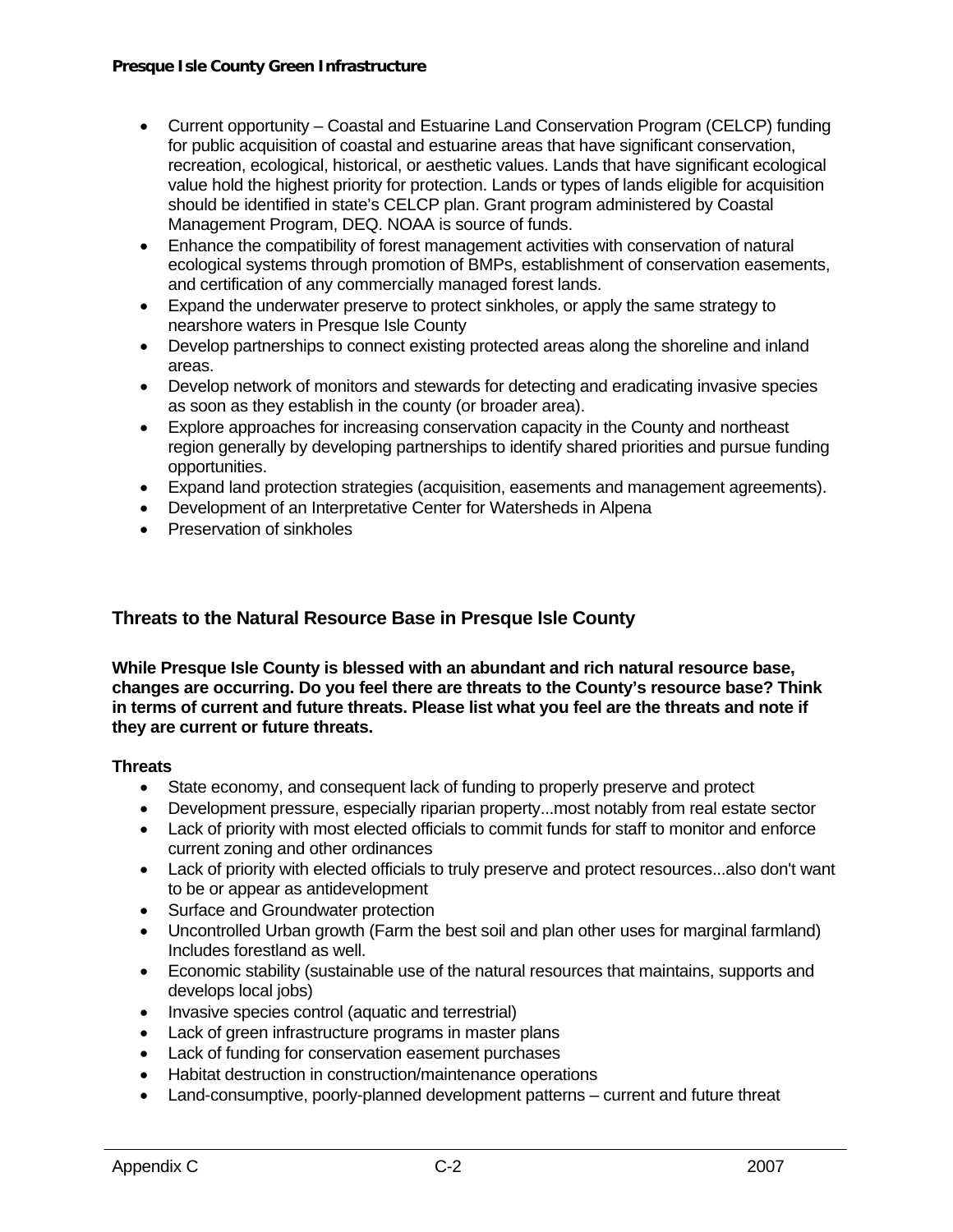- Loss of natural shoreline and riparian habitats serving as important links between aquatic and upland habitats – current and future threat
- Loss of habitat corridors and riparian corridors linking large blocks of publicly-owned or protected habitat – future threat
- Fragmentation of large blocks of habitat future threat
- Improperly sited, sized, and/or maintained septic systems serving shoreline properties current threat
- Inadequate understanding and appreciation at the local level of the importance of natural resource protection to tourism, resource-based industries, and preservation of rural character – current threat
- Conversion of natural shoreline areas to residential land use—current.
- Contamination of groundwater—current.(?)
- Incompatible forest management, i.e., management that leads to conversion of natural forest types to some other type and diminishment of ecological values—current.
- Invasive species, including invasive plants (aquatic and terrestrial) and forest pests current.
- Unplanned development that leads to fragmentation (or destruction) of intact, contiguous natural areas—current.
- Diversion of groundwater or surface water to the extent that streams, lakes, and wetlands are significantly altered—future(?)
- Coal-fired Power plant
- ATV and snowmobile use on beaches
- Run-off from developed lakeshore properties
- Maybe Wind Turbine Generators
- Fragmentation of large tracts of private lands
- Habitat conversion along lakeshores which results in the reduction of T & E species
- Invasive species
- •

## **Goals for the Green Infrastructure Plan**

We will formulate goals at our next committee meeting. Prior to the meeting, I would like some input to give us a starting point. Please take some time to provide your ideas on goals for conserving and protecting the county's resource base.

#### **Potential Goals**

Educate and inform landowners, businesses and local officials on the importance of Green Infrastructure.

Maintain and improve access to nature for all citizens.

Manage and protect wildlife habitat and corridors.

Preserve working landscapes including farms and forests.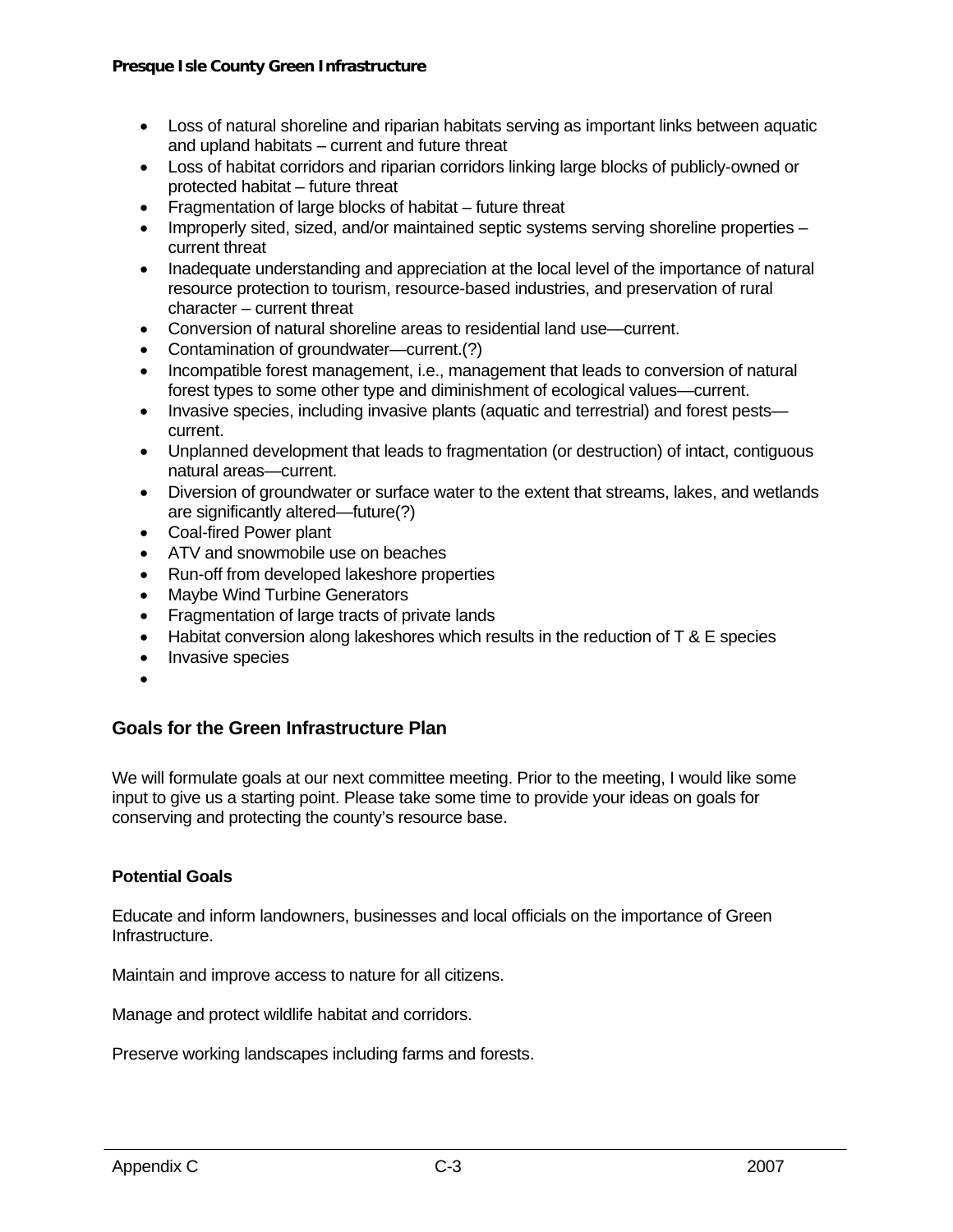Encourage communities to retain their identity and plan for sustainable development, employment and natural resource protection.

Provide a framework for implementing and evaluating the success of the Green Infrastructure Plan.

### **From Committee**

- Create the GREEN plan
- Publicize the initiative to heighten public awareness, especially that of elected officials.
- Solicit participation and endorsement of similar minded groups and organizations
- Take the plan to governmental bodies for consideration and possible adaptation.
- Continually develop up to date maps and analysis of natural resources and potential development impacts utilizing existing and improved geo-referenced resource information with GIS capabilities. Integrate these capabilities with county data such as tax parcel layer.
- Utilize these maps and detailed information to assist public officials in understanding, analysis and decision making process for the future that more fully incorporates the best use natural resource management in the future.
- Important goal would be to update community land use plans in the county to incorporate the PIGI plan. A subsequent accessory goal would be to revise community zoning ordinances to reflect the PIGI-related updates to the land use plans.
- Incorporate the PIGI plan into the state's CELCP plan
- Use the PIGI plan to identify private unprotected lands with important ecological and conservation values, and target them for protection (outright acquisition, acquisition of conservation easements, work with private landowners to manage or restore habitat)
- Encourage DNR FMFMD to address PIGI plan in their state forest compartment review process (ongoing)
- Encourage DNR PRD to address PIGI plan in their Thompson's Harbor State Park planning process (now underway)
- Identify priorities for conservation among potential natural areas with respect to conservation of locally and regionally important natural communities and native species
- Develop a process for incorporating areas identified as priorities for conservation into local and regional planning and zoning.
- Provide information regarding the reasons potential natural areas were identified, including a listing of natural communities and rare and common species found in each area (excepting species that may be sensitive to collection or harassment.
- Recommend activities that are compatible with conservation of the potential natural areas and suggestions for municipalities to capitalize on natural areas in their jurisdiction.
- Develop education programs in K-12 on Lifelong (adult) classes
- Expand and improve access to coastal resources within existing parks
- Maintain key natural areas
- Continue to update zoning ordinances to address environmental concerns